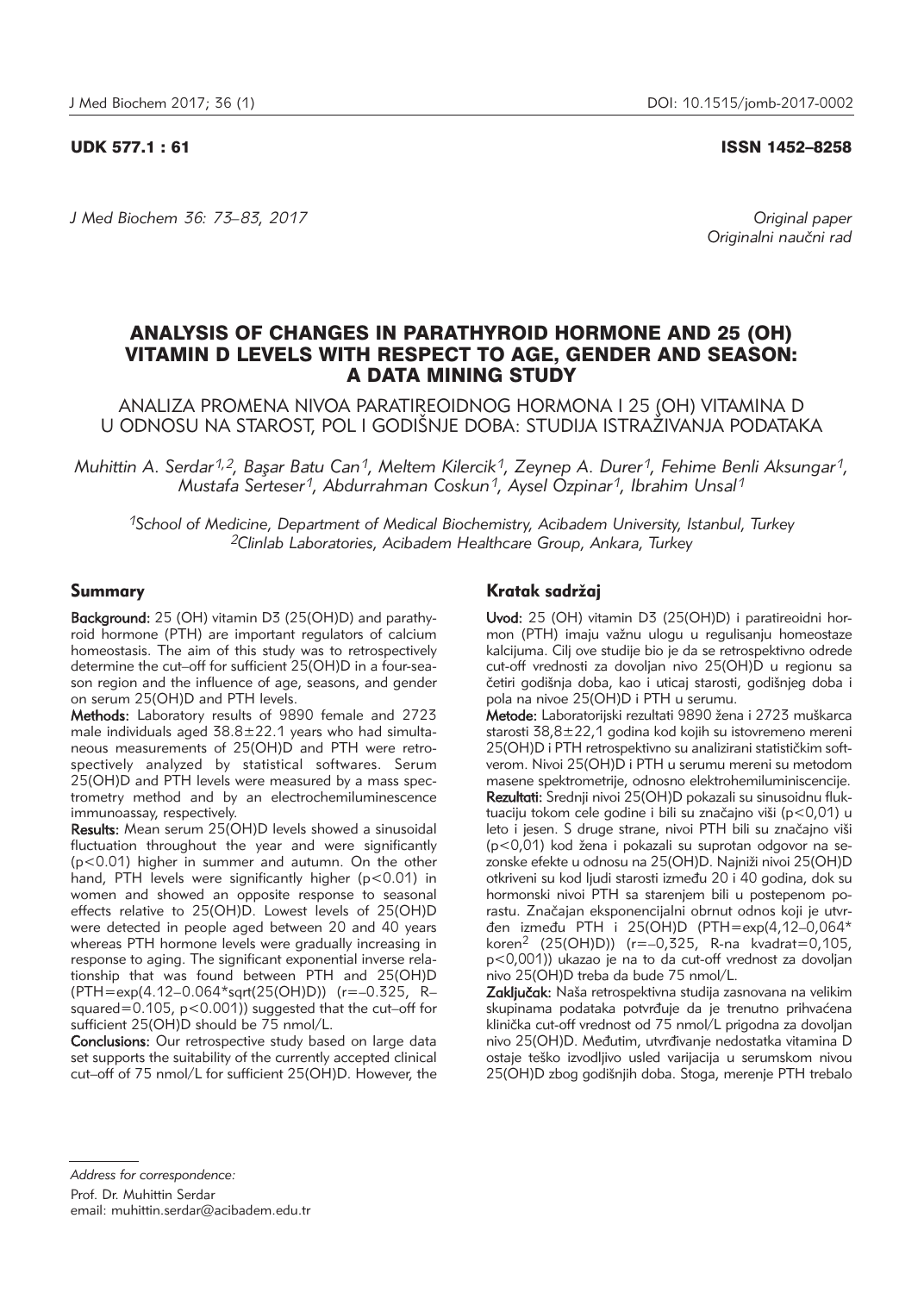issue of assessing Vitamin D deficiency remains difficult due to seasonal variations in serum 25(OH)D. Therefore, PTH measurements should complement 25(OH)D results for diagnosing Vitamin D deficiency. It is imperative that seasonally different criteria should be considered in future.

Keywords: vitamin D, 25(OH)D, vitamin D deficiency, parathyroid hormone

### Introduction

Vitamin D and parathyroid hormone (PTH) are regulators of serum calcium levels in the body. Vitamin D deficiency causes the softening of bones leading to rickets in children or osteomalacia in adults (1). More recently, Vitamin D deficiency has also been associated with non-musculoskeletal disorders (2, 3). In this respect, a number of observational studies have linked Vitamin D deficiency to cancer, cardiovascular diseases, diabetes, depression, or multiple sclerosis (1, 4–8). Since Vitamin D deficiency can be prevented by supplements or injections, it is most important to determine the clinical decision thresholds to define the deficiency.

Vitamin  $D_2$  (ergocalciferol) and Vitamin  $D_3$ (cholecalciferol) are the most common forms of Vitamin D. Vitamin  $D_5$  is synthesized from 7– dehydrocholesterol in the skin upon sun exposure. This inactive form of Vitamin  $D_5$  is then converted to the prohormone form  $-25(OH)D$  in the liver. The biologically active form, which is 1,25(OH)D3, is then produced from 25(OH)D in the kidney and serves a regulatory hormone role in the body. Therefore, 25(OH)D is the primary metabolite of Vitamin D in blood circulation which is commonly used to reflect vitamin D status (9).

Currently, measurement of serum 25(OH)D (either 25(OH) $D_3$  or 25(OH) $D_2$ ) concentration is a routine laboratory test to assess Vitamin D levels (10). However, determination of 25(OH)D levels still involves methodological and clinical challenges. From a clinical point of view, there are seasonal variations in 25(OH)D levels which may be accompanied by additional variations due to gender, age, and BMI (11–15). On the other hand, there are significant problems in methodology, such as the reference interval calculations cannot be made through classical methods (16, 17). Therefore, there is still no consensus in regards to determining the clinical decision levels for Vitamin D deficiency and, instead, the guidelines report recommended levels for health (18–24).

Vitamin D and PTH have a well–known inverse relationship, such that Vitamin D insufficiency causes an increase in serum PTH (19–21, 25–29). For example, Hollick et al. (21) reported a significant inverse correlation between serum PTH and 25(OH)D levels in post-menopausal North American women. In another study, it was shown that subjects who were

bi da posluži kao komplement rezultatima 25(OH)D prilikom dijagnostikovanja nedostatka vitamina D. Najvažnije je da se u budućnosti razmotre različiti kriterijumi prilagođeni različitim godišnjim dobima.

Ključne reči: vitamin D, 25(OH)D, nedostatak vitamina D, paratireoidni hormon

placed on Vitamin D therapy had an overall decrease (∼20%) in their serum PTH concentrations (19).

Knowledge innovation from databases using data mining techniques is an invaluable methodology for extracting patterns from large data sets and comprehending the knowledge retained within these patterns (30, 31). This knowledge discovery process has several distinct steps or sub-processes that begin with data collection which is then followed by data refining, aggregation, and combination. After these steps, the data is ready to be utilized for data imagining followed by data mining. Sub-processes in the data mining procedure are iterative rather than being consecutive (i.e. movement from data imagining back to data refining if abnormalities are discovered in the data set) (32). Overall, data mining techniques provide a very effective way of retrospective laboratory data analysis to discover patterns otherwise unknown (15, 30, 31, 33).

In the present study, we employed data mining techniques to analyze the changes in 25(OH)D levels and PTH further by gender and season based on retrospective data obtained using the tandem mass spectrometry technique, which is currently accepted as the most stable method for measurements. Our analysis, based on one of the largest data sets obtained in the Eastern Europe region, deciphered the seasonal patterns of 25(OH)D and PTH levels as well as their dependence on gender and age. Additionally, use of the 75 nmol/L clinical decision threshold level for 25(OH)D was also supported by our retrospective study.

#### Material and Methods

The study included the results of 13026 individuals who had simultaneous measurements of serum 25(OH)D and PTH concentrations at Acıbadem LABMED Clinical Laboratories (Turkey) between the years 2009 and 2015. During the data refining process, approximately 3.3% of data points were excluded and a total of 12613 people were included in this study. The extreme values were excluded by the Generalized Extreme Studentized procedure, leaving data from 9890 female and 2723 male individuals aged between 1–97 years (38.8±22.1 years) to be used in analysis. Data mining techniques were applied in order to understand the correlation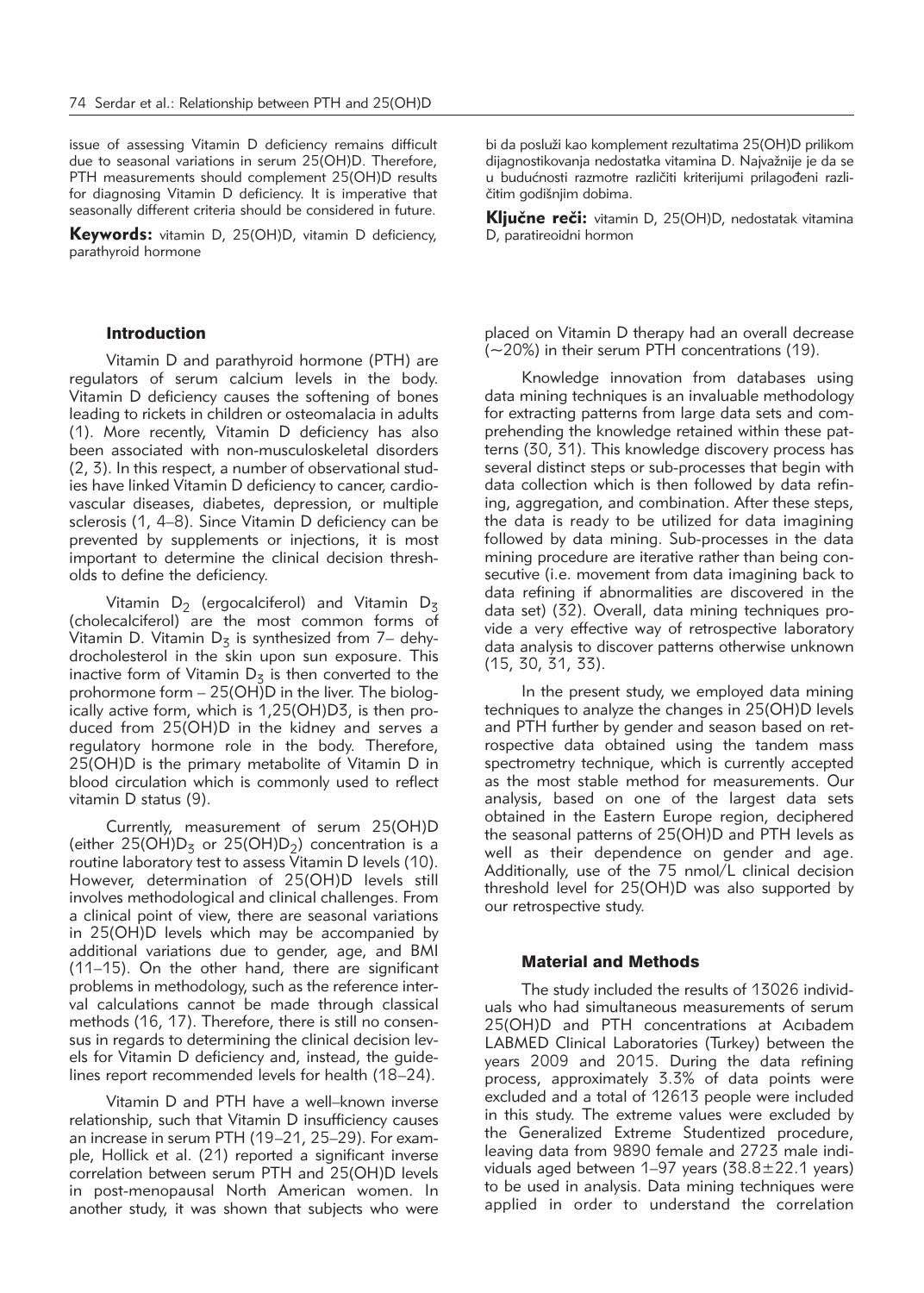between 25(OH)D and PTH. For this purpose, different regression models were built and the effects of age, gender, and seasons on the relationship between 25(OH)D vs. PTH were investigated.

Serum 25(OH)D concentrations were measured by the Agilent Rapid Res 1200 LC system and Agilent 6420 and 6460 triple quadruple mass spectrometers (Agilent Technologies, Santa Clara, CA). Acıbadem LABMED Clinical Laboratories was a participant in the National Institute of Standards and Technology (NIST)/National Institute of Health (NIH) vitamin D metabolites Quality Assurance Program (VitDQAP) and 25(OH)D measurements are traceable as NIST SRM 972a, and the exact precision and bias values are 1.3–8.2% and 0.07–3.2%, respectively. We used a number of different cut–off values to define the degree of insufficiency. Based on several research articles and society recommendations (34–36), we used the following groups: >75 nmol/L sufficient, 50–75 nmol/L moderate deficiency, 25–50 nmol/L deficiency, <25 nmol/L severe deficiency.

Intact PTH concentrations were determined by an electrochemiluminescence immunoassay with an Elecsys analyzer (Roche Diagnostics, Mannheim, Germany). For intact PTH, values greater than 200 pg/mL were excluded because these values correspond to three-fold higher than the upper reference limit indicating the presence of primary hyper-parathyroidism (15).

Analyse-it for Microsoft Excel 4.0 (Analyse-it Software, Ltd. Leeds, UK), Statgraphics Centurion XVI (Statpoint Technologies, Inc. Warrenton, Virginia, USA), Minitab 16 (Minitab Inc, PA, USA), and IBM SPSS Statistics 23 (IBM Ltd, USA) were used for statistical analyses in the study. The data were analyzed by independent sample t test, One-Way ANOVA and Tukey's *post hoc* test and regression analysis. The significance level of p was set to <0.01 throughout the analysis.

#### **Results**

Analysis of seasonal changes in 25(OH)D and PTH hormone levels revealed a sinusoidal pattern where the 25(OH)D values increased starting in June, reaching a peak level in September, and then decreased to baseline levels by December (*Figure 1A*). It is important to note that there was a two–fold difference in the median 25(OH)D values between the months with the lowest (35.8 nmol/L, 95% CI 33.8–38.8, in March) and the highest (69.3 nmol/L, 95% CI 66.5–72.0, in September) levels as shown in *Table I*. On the other hand, seasonal changes in PTH levels showed a limited inverse sinusoidal pattern (*Figure 1B*) to what was observed for 25(OH)D levels. Response rate of PTH hormone levels to seasonal changes was near 12% based on the difference between the medians of lowest (36.9 ng/L, 95% CI 35.4–38.7, in September) and the highest (41.9 ng/L, 95% CI 40.7–42.7, in March) values.

When gender and seasonal changes were considered (*Figure 2*), it was found that women had higher (p<0.001) PTH levels than men throughout the whole year. In addition, there was no statistical difference (p>0.01) in 25(OH)D levels in men and women while there were statistically significant  $(p<0.001$ with ANOVA test) seasonal highs and lows in both genders. 25(OH)D levels were maximal (p<0.001) between July and October in comparison to the rest of the months in a year (*Figure 2*).

Next, the age dependence of 25(OH)D and PTH levels was examined (*Figure 3*). Perhaps not surprisingly, the highest levels of 25(OH)D were observed during the first decade (71 nmol/L, 95% CI 68.8–73), which is possibly due to vitamin D replacement during the childhood period. Moreover, there was a significant decrease in 25(OH)D between ages 10–40 (*Figure 3*). In later age groups, the mean values of 25(OH)D were increasingly higher (*Figure 3*).

We also analyzed the seasonal, gender, and age effects on relative deficiencies or insufficiencies in 25(OH)D levels. In particular, about 80% of people (severe deficiency in 35%) had 25(OH)D lower than 75 nmol/L between February and May (*Figure 4A* and *Table I*). The percentage of people with low 25(OH)D (<75 nmol/L) levels dropped to 58% during the summer months (severe deficiency in 8%) (*Figure 4A* and *Table I*). When the effect of age on 25(OH)D deficiencies was analyzed, 25(OH)D deficiency was seen in 83% of the cases (<75 nmol/L) (severe deficiency in 35% (<25 nmol/L)) (*Figure 4B*, *Table I*). The highest prevalence of 25(OH)D deficiency was seen between ages 20 and 30 (*Figure 4B*, *Table I*). In addition, a review of the entire group by gender revealed that only 27% of the population had adequate 25(OH)D levels regardless of season and age (*Table I*).

Lastly, our analysis showed an inverse significant correlation between PTH and 25(OH)D levels  $(r=-0.277, p<0.001)$ , which is supported by other experimental studies in literature (4, 20, 26–29). However, we performed other regression analyses and determined that the highest correlation was between log PTH and the minus square root of 25(OH)D. In the linear regression model, the formula was as follows: PTH=51.5–0.133\*25(OH)D (r=–0.277, R-squared  $=0.076$ ,  $p < 0.001$ ) while this was PTH $=$ exp (4.12–0.064\*sqrt(25(OH)D)) (r=–0.325, R-squared  $=0.105$  p $< 0.001$ ) in the current regression analysis.

We observed that PTH levels showed a steeper increase when 25(OH)D levels were below 75 nmol/L. Moreover, PTH levels were at 35 ng/mL when 25(OH)D levels were at 75 nmol/L (*Figure 5*).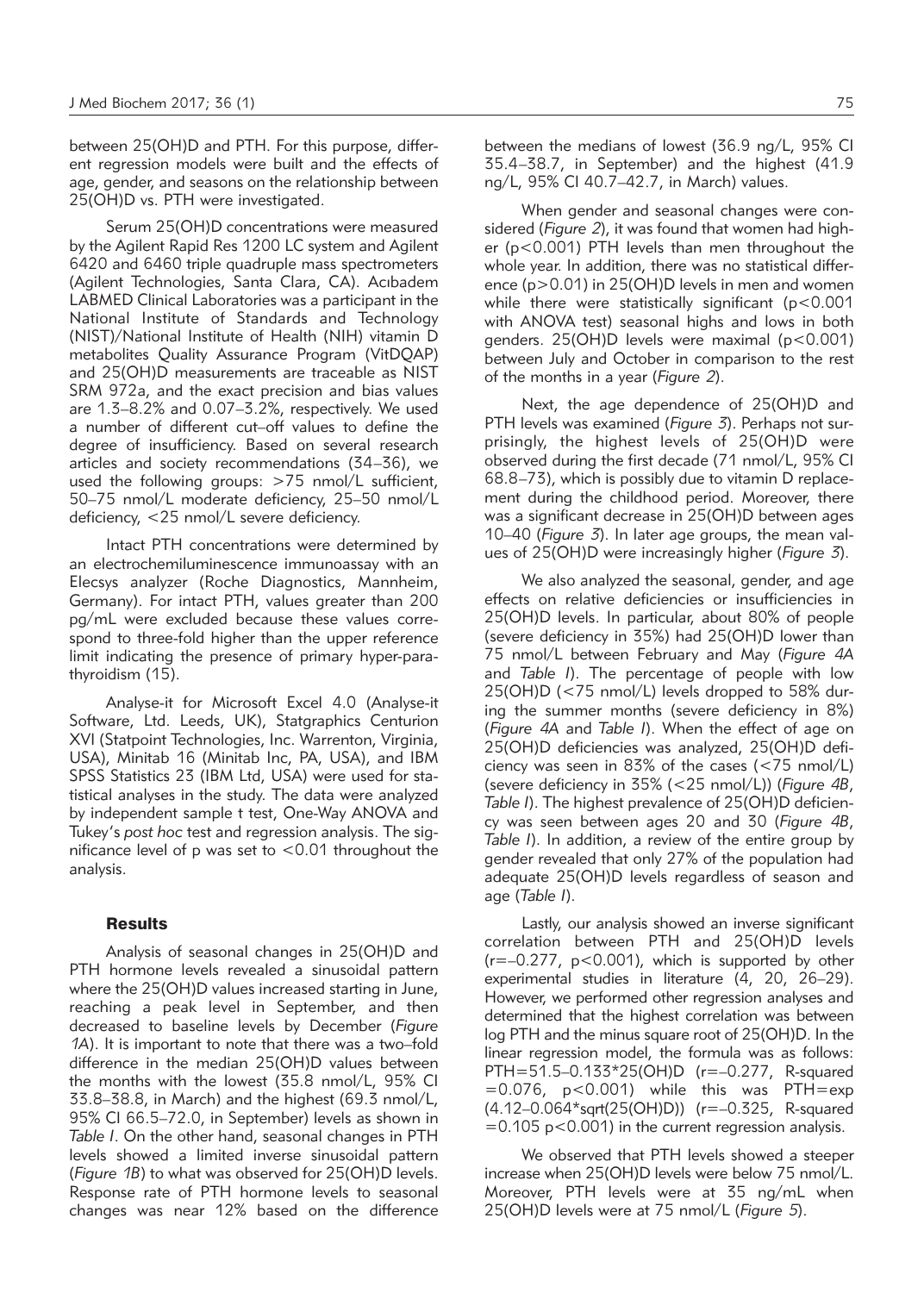

Figure 1 Monthly changes in 25(OH)D (A) and PTH (B) levels. Red line, median; blue line, mean. Seasons experienced in a year in Turkey are indicated in the ribbon above the graphs.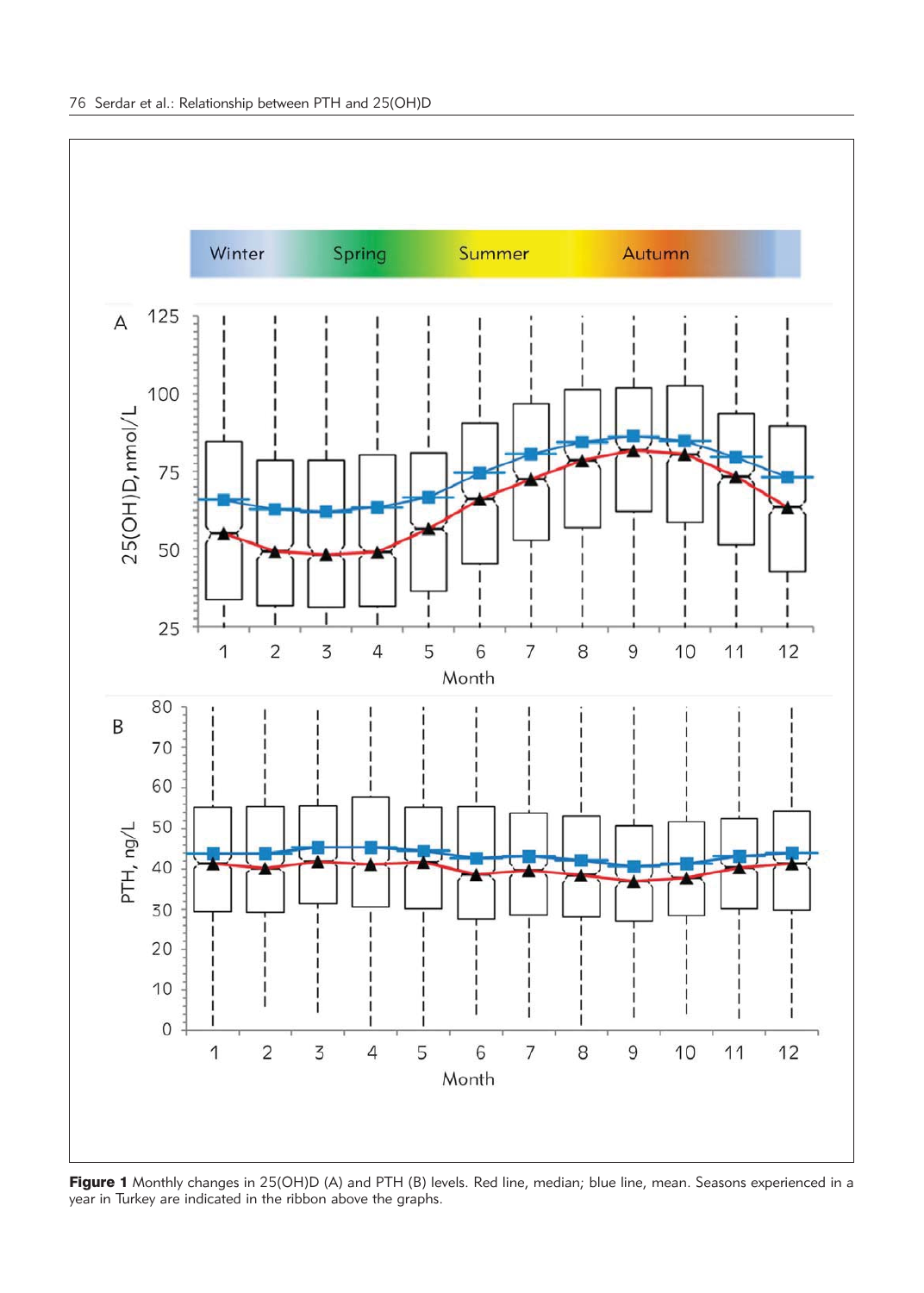| A         | PTH, ng/mL   |                               |        |      |           |        |      |        | 25(OH)D, nmol/L |      |        |           |        |        |        |
|-----------|--------------|-------------------------------|--------|------|-----------|--------|------|--------|-----------------|------|--------|-----------|--------|--------|--------|
|           | $\mathsf{N}$ | Mean                          | 95 CI% |      | <b>SD</b> | Median |      | 95 CI% | Mean            |      | 95 CI% | <b>SD</b> | Median | 95 Cl% |        |
| January   | 1057         | 43.7                          | 42.5   | 45.0 | 20.2      | 41.2   | 40.2 | 42.8   | 53.3            | 50.8 | 55.8   | 43.0      | 42.5   | 39.3   | 44.8   |
| February  | 1192         | 43.8                          | 42.6   | 45.0 | 20.3      | 40.2   | 39.1 | 41.9   | 50.3            | 47.8 | 52.5   | 44.3      | 36.8   | 34.0   | 39.3   |
| March     | 1580         | 45.3                          | 44.3   | 46.3 | 20.8      | 41.9   | 40.7 | 42.7   | 49.5            | 47.5 | 51.5   | 42.0      | 35.8   | 33.8   | 38.8   |
| April     | 1311         | 45.4                          | 44.2   | 46.5 | 21.8      | 41.2   | 40.2 | 42.4   | 50.8            | 48.5 | 53.0   | 44.0      | 36.5   | 34.3   | 38.8   |
| May       | 1392         | 44.5                          | 43.4   | 45.6 | 21.7      | 41.6   | 40.3 | 42.4   | 54.0            | 51.8 | 56.3   | 41.0      | 44.0   | 42.3   | 46.0   |
| June      | 971          | 42.6                          | 41.3   | 43.9 | 21.6      | 38.6   | 37.1 | 39.8   | 62.0            | 59.3 | 64.5   | 41.3      | 53.5   | 51.0   | 56.5   |
| July      | 791          | 43.1                          | 41.7   | 44.6 | 20.5      | 39.7   | 38.0 | 41.3   | 68.0            | 65.0 | 71.0   | 42.3      | 60.0   | 57.3   | 63.0   |
| August    | 631          | 42.1                          | 40.4   | 43.7 | 20.4      | 38.5   | 36.5 | 39.8   | 71.8            | 68.5 | 75.0   | 41.8      | 66.0   | 63.3   | 69.3   |
| September | 689          | 40.6                          | 39.1   | 42.2 | 19.1      | 36.9   | 35.4 | 38.7   | 73.8            | 70.8 | 77.0   | 40.0      | 69.3   | 66.5   | 72.0   |
| October   | 843          | 41.3                          | 39.9   | 42.7 | 18.7      | 37.7   | 36.2 | 39.3   | 72.3            | 69.5 | 75.0   | 38.5      | 68.0   | 65.3   | 71.5   |
| November  | 944          | 43.2                          | 41.9   | 44.5 | 19.4      | 40.3   | 39.1 | 41.6   | 67.0            | 64.3 | 69.8   | 41.5      | 60.8   | 58.3   | 63.0   |
| December  | 1216         | 44.0                          | 42.8   | 45.1 | 20.9      | 41.2   | 40.0 | 42.5   | 60.5            | 58.3 | 63.0   | 43.0      | 51.0   | 48.5   | 53.0   |
| B         |              | PTH, ng/mL<br>25(OH)D, nmol/L |        |      |           |        |      |        |                 |      |        |           |        |        |        |
| Age       | $\mathsf{N}$ | Mean                          | 95 CI% |      | SD        | Median |      | 95 CI% | Mean            |      | 95 CI% | <b>SD</b> | Median |        | 95 CI% |
| $0 - 10$  | 1476         | 30.6                          | 29.6   | 31.6 | 18.8      | 26     | 25   | 26.7   | 71.0            | 68.8 | 73.0   | 43.3      | 64.0   | 61.3   | 66.3   |
| $10 - 20$ | 681          | 38.6                          | 37.1   | 40.1 | 18.4      | 34.8   | 33.4 | 36.8   | 47.3            | 44.0 | 50.3   | 33.8      | 40.0   | 37.8   | 42.3   |
| $20 - 30$ | 1011         | 40.1                          | 38.8   | 41.3 | 18.1      | 37     | 35.8 | 38.1   | 47.8            | 45.0 | 50.3   | 41.3      | 35.8   | 32.5   | 38.5   |
| $30 - 40$ | 1929         | 43.5                          | 42.6   | 44.4 | 18.9      | 40.6   | 39.9 | 41.7   | 53.0            | 51.3 | 55.0   | 42.5      | 43.3   | 40.5   | 45.0   |
| $40 - 50$ | 2086         | 44.2                          | 43.4   | 45.1 | 19.2      | 40.6   | 39.9 | 41.7   | 55.8            | 54.0 | 57.8   | 43.3      | 46.3   | 44.3   | 48.5   |
| $50 - 60$ | 2361         | 45.8                          | 45     | 46.6 | 19.4      | 42.8   | 41.9 | 43.6   | 61.5            | 59.8 | 63.3   | 40.3      | 55.0   | 53.3   | 57.3   |
| $60 - 70$ | 1775         | 48.5                          | 47.6   | 49.5 | 20.7      | 45.7   | 44.6 | 46.8   | 63.0            | 61.0 | 65.0   | 43.3      | 57.0   | 54.8   | 59.8   |
| 70-80     | 889          | 51.7                          | 50.4   | 53   | 24        | 47.5   | 46   | 49.3   | 64.0            | 61.3 | 66.8   | 47.8      | 55.8   | 53.5   | 58.8   |
| 80-90     | 377          | 54.4                          | 52.4   | 56.4 | 25        | 51.1   | 48.1 | 53.7   | 64.0            | 59.8 | 68.3   | 46.8      | 55.0   | 48.5   | 62.0   |
| > 90      | 28           | 52.2                          | 44.9   | 59.5 | 22.3      | 52.3   | 40.9 | 58.9   | 67.3            | 51.5 | 82.8   | 51.0      | 57.3   | 30.0   | 84.3   |

Table I Seasonal changes in 25(OH)D and PTH hormone levels (A), changes in 25(OH)D and PTH hormone levels by age (B).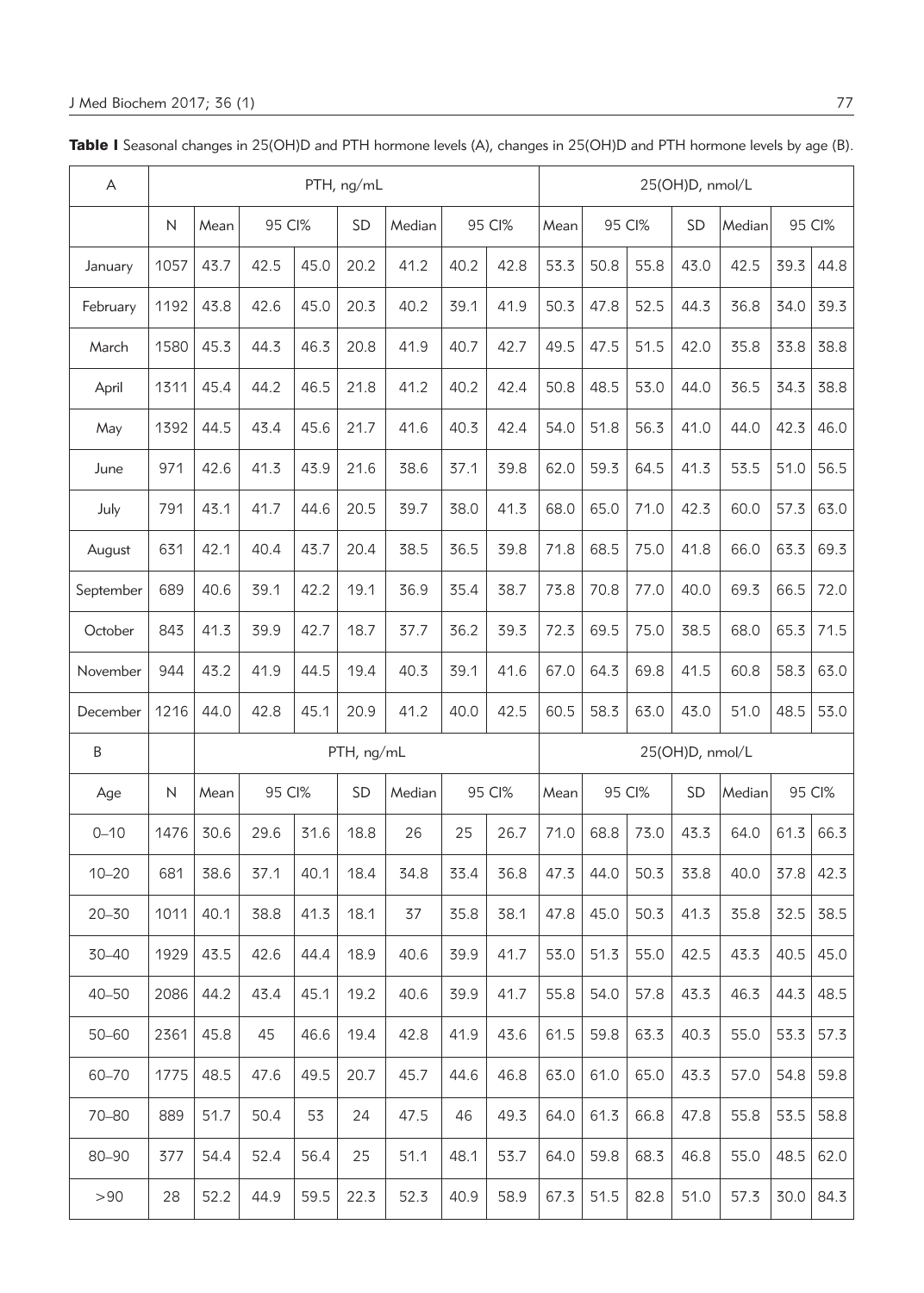|                    | Months  |          |           |       |      |      |        |      |                  |         |     |  |                   |       |  |
|--------------------|---------|----------|-----------|-------|------|------|--------|------|------------------|---------|-----|--|-------------------|-------|--|
| 25(OH)D,<br>nmol/L | January | February | March     | April | May  | June | July   |      | August September | October |     |  | November December | Total |  |
| < 25               | 315     | 416      | 553       | 448   | 370  | 172  | 84     | 54   | 56               | 71      | 109 |  | 224               | 2872  |  |
| $25 - 50$          | 296     | 337      | 436       | 362   | 426  | 267  | 206    | 142  | 117              | 170     | 242 |  | 367               | 3368  |  |
| $50 - 75$          | 201     | 209      | 285       | 225   | 299  | 260  | 237    | 191  | 230              | 248     | 296 |  | 302               | 2983  |  |
| > 75               | 245     | 230      | 306       | 276   | 297  | 270  | 264    | 242  | 286              | 354     | 297 |  | 323               | 3390  |  |
| Total              | 1057    | 1192     | 1580      | 1311  | 1392 | 969  | 791    | 629  | 689              | 843     | 944 |  | 1216              | 12613 |  |
|                    | Age     |          |           |       |      |      |        |      |                  |         |     |  |                   |       |  |
| 25(OH)D,<br>nmol/L | 1       | 10<br>20 |           |       | 30   | 40   |        | 50   | 60               | 70      | 80  |  | 90                | Total |  |
| < 25               | 170     | 175      |           | 358   | 562  | 537  |        | 426  | 351              | 196     | 90  |  | $\overline{7}$    | 2872  |  |
| $25 - 50$          | 360     | 255      |           | 284   | 548  |      | 582    | 625  | 430              | 196     | 82  |  | 6                 | 3368  |  |
| $50 - 75$          | 359     | 162      |           | 194   | 390  | 493  |        | 615  | 449              | 237     | 80  |  | $\overline{4}$    | 2983  |  |
| > 75               | 587     | 89       |           | 175   | 429  | 474  |        | 695  | 545              | 260     | 125 |  | 11                | 3390  |  |
| Total              | 1476    | 681      |           | 1011  | 1929 | 2086 |        | 2361 | 1775             | 889     | 377 |  | 12613<br>28       |       |  |
|                    |         |          |           |       |      |      | Gender |      |                  |         |     |  |                   |       |  |
| Female             |         |          |           |       |      |      |        |      |                  | Male    |     |  |                   |       |  |
| 25(OH)D, nmol/L    |         |          |           | n     |      |      |        | %    |                  | n       |     |  | $\%$              |       |  |
| < 25               |         |          | < 25      |       |      |      |        | 24.5 |                  | 445     |     |  | 16.3              |       |  |
| $25 - 50$          |         |          | $25 - 50$ |       |      |      |        | 25.8 |                  | 821     |     |  | 30.2              |       |  |
| $50 - 75$          |         |          | $50 - 75$ |       |      |      |        | 23.0 |                  | 711     |     |  | 26.1              |       |  |
| >75                |         |          | > 75      |       |      |      |        | 26.7 |                  | 746     |     |  | 27.4              |       |  |
| Total              |         |          |           | 9890  |      |      |        |      |                  | 2723    |     |  |                   |       |  |

|  |  | Table II Frequency distribution among the 25(OH)D concentration categories in various months, decades of life and gender. |  |  |  |  |
|--|--|---------------------------------------------------------------------------------------------------------------------------|--|--|--|--|
|  |  |                                                                                                                           |  |  |  |  |

## **Discussion**

There is ongoing controversy over optimal serum levels of 25(OH)D recommended in current clinical guidelines. This is mostly due to the fact that the determination of reference intervals for 25(OH)D cannot be made according to IFCC recommendations because 25(OH)D levels show seasonal variations. Consequently, varying levels of 25(OH)D were recommended to be used as clinical thresholds of deficiency by different research groups. For example, Heaney et al. (17) suggested that 80–90 nmol/L was necessary for appropriate calcium absorption, while Malabanan et al. recommended a 25(OH)D level of 50 nmol/L considering also the PTH levels (19). Additionally, Chapuy et al. (20) and Holick et al. (21) reported the most optimal 25(OH)D levels to be between 75–77.5 nmol/L based on PTH hormone levels which tended to show a steep increase above optimal 25(OH)D levels chosen. A cross–sectional

study by Bischoff–Ferrari et al. (24) on 4100 elder individuals suggested that a 100 nmol/L level was adequate for minimum musculoskeletal functions. In our analysis, PTH levels reach a stable plateau above 25(OH)D levels of 75 nmol/L suggesting this value to be the clinical decision threshold for 25(OH)D (*Figure 5*). This finding is a reconfirmation of the clinical decision threshold level that others found previously (20, 21) using a much larger retrospective data set.

One of the most interesting findings of this study is the examination of seasonal and age dependence of PTH levels. The progressive increase in PTH due to aging was expected as previously seen (37) but these levels were statistically higher in women relative to men throughout all the seasons. It is possible that women spend less time outside compared to men in Turkey, which would indicate reduced sun exposure and, therefore, reduced Vitamin D synthesis. The latter may result in increased levels of PTH. However,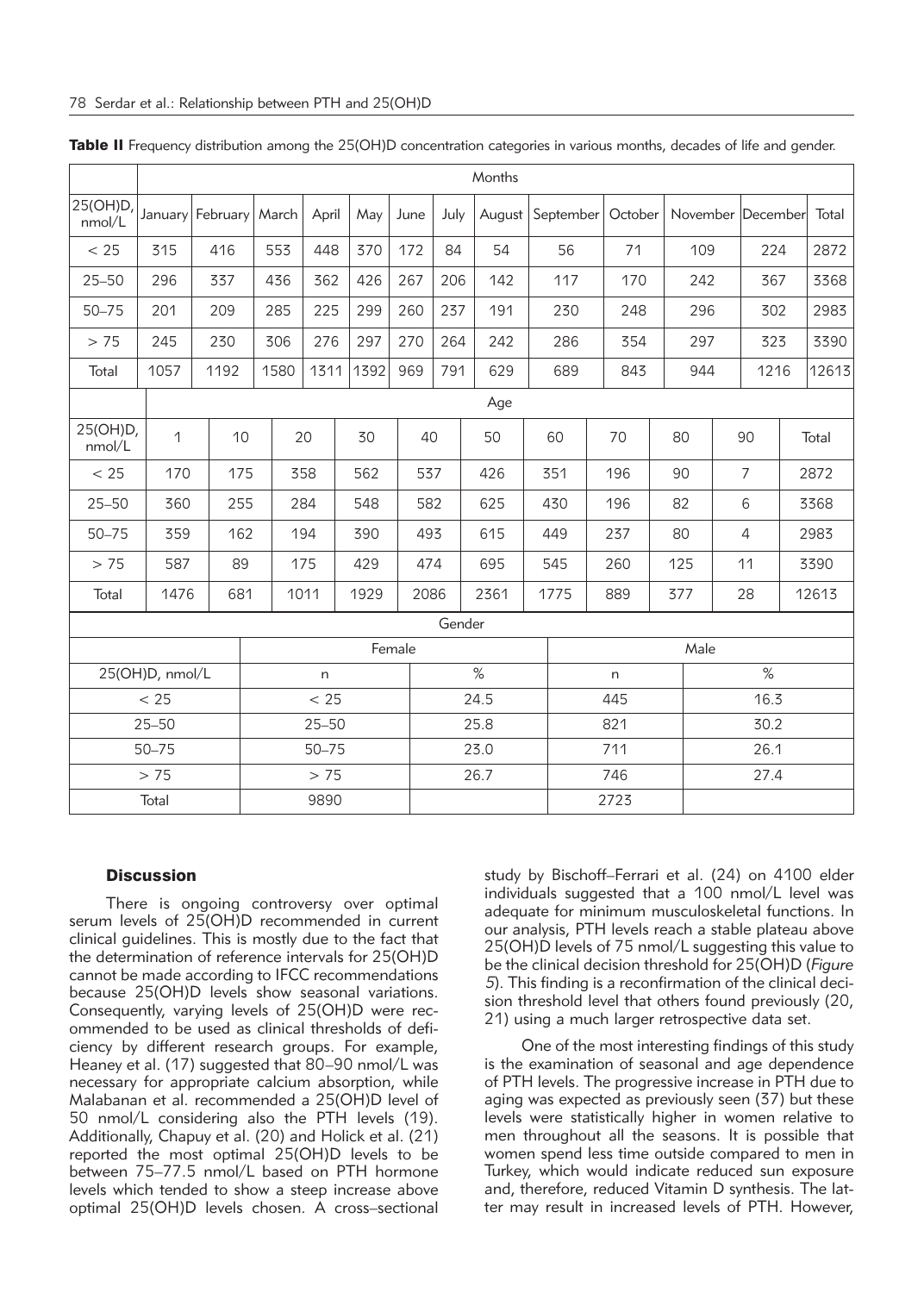

Figure 2 Changes in 25(OH)D and PTH levels by gender and month. Red line, median; blue line, mean. Stars: p<0.001 upon comparison with winter months (Tukey Test)

\*PTH levels were statistically higher in women relative to men throughout all the seasons

the observed difference in PTH levels may also arise from reproductive hormones playing a role in PTH metabolism (38, 39). It would be important to study the effect of androgen and estrogen on PTH levels in the future.

Also, the higher levels of 25(OH)D above 40 years old relative to the 10–40-year old group are rather unexpected. However, it is possible that this older age group is receiving replacement therapy in Turkey. It is also possible that the hormonal changes above this age are playing a role in the observed results (38, 39). Further analysis is required to understand the mechanism underlying this observation.

25(OH)D deficiency has previously been detected at different rates depending upon societies, geographical location, and traditions. In addition, other variations in the levels of 25(OH)D have been observed due to methodological differences in measurements and the seasonal effects on the measurements (40). A previous review of Vitamin D deficiency in Turkey showed a rather wide severe deficiency rate which spans an interval of 8 to 84% (22). In our study, severe deficiency was found in 25% of the cases (<25 nmol/L) and deficiency in 75% of the cases (<75 nmol/L). The present study brought together the largest data set ever collected in the region which experiences four seasons.

Recently, Kroll et al. (15) performed one of the largest data mining studies to investigate seasonal and latitude effects on 25(OH)D and PTH hormones using 3.8 million laboratory results (Quest Diagnostics) of American adults. Based on samples taken from people residing in different regions of the country, both PTH and 25(OH)D levels showed a remark-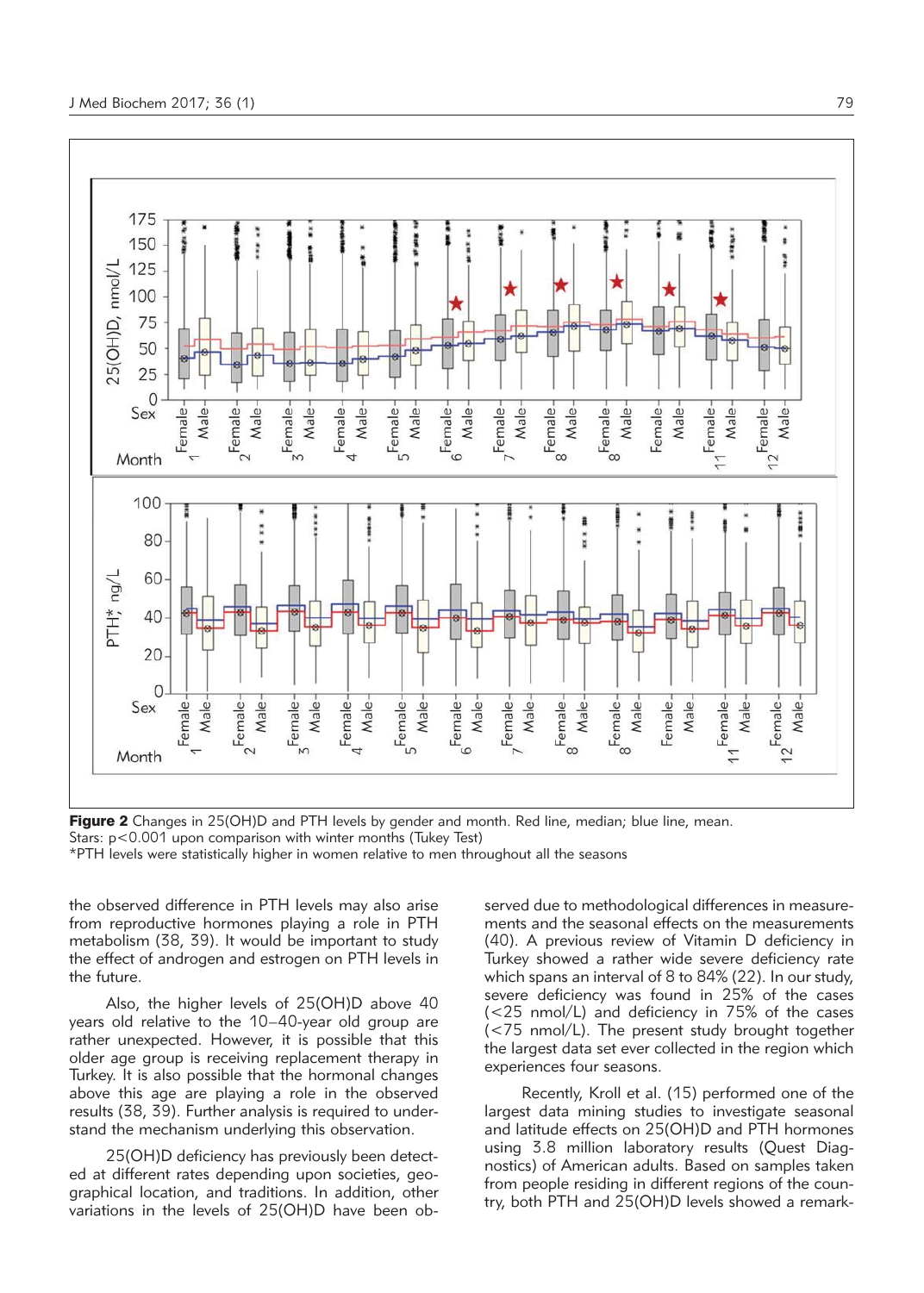

Figure 3 Changes in 25(OH)D and PTH levels by age. Red line, median; blue line, mean.

able seasonal variation that showed a sinusoidal pattern (15). Similar to our results that represent Turkey, these sinusoidal patterns were inverted between PTH and 25(OH)D. Moreover, the response of PTH to seasonal variations was about 10% in both Kroll et al. (15) and our study. However, the response of 25(OH)D to seasonal variations was about 30% in the US population while this was found to be 50% in our population. This difference may be the result of higher mean levels of 25(OH)D in the US population because of higher consumption of Vitamin D fortified milk and its products relative to our region.

Bolland et al. (41) found that the seasonal changes in 25(OH)D levels in New Zealand were at such rates that might impair clinical diagnosis. The authors urged the clinicians to treat the results with caution during the deficiency assessment process. Their recommended Vitamin D levels to assess deficiency were 75 nmol/L and 50 nmol/L for the summer and winter months, respectively (23, 41). In our study, we also found high rates of change, at approximate levels of 50–80%, in Vitamin D levels. In addition, the results obtained in New Zealand were a mirror image of our study, where the highest levels of 25(OH)D were measured between February and April and the lowest levels of 25(OH)D were measured between August and September. Therefore, the results from both studies highlight the influence of summer and winter months on adjustment of Vitamin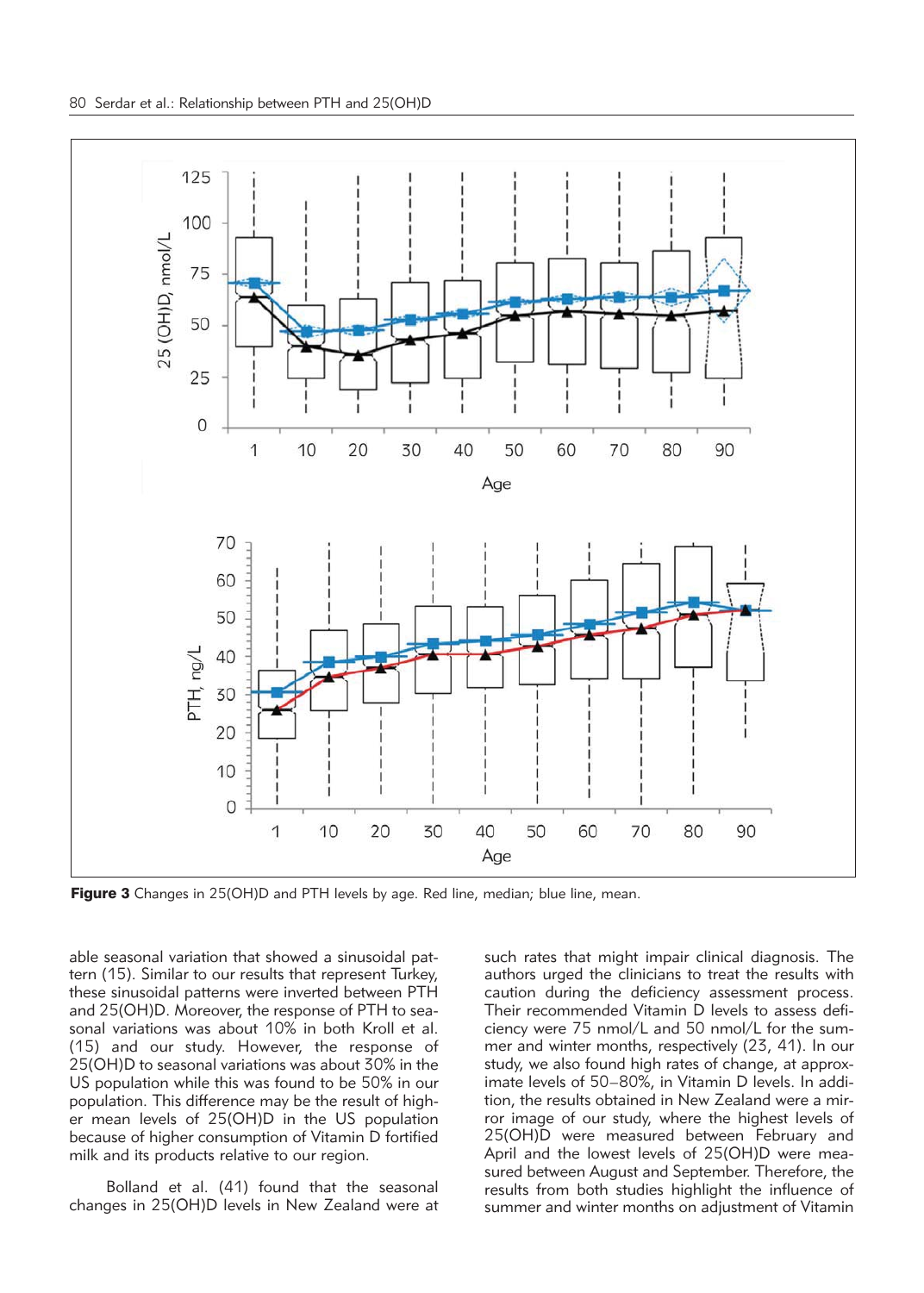

**Figure 4** 25(OH)D deficiency rates by months (A) and age (B).

D levels. Another population based study (14) analyzed a total of 7,449 adult samples and recommended a realistic 25(H)D level determination through a formulation that took into consideration vitamin use, gender, BMI, and seasonal changes. Our results also emphasize the need for such studies to be conducted at the regional level and the findings implemented in new formulations to define the deficiency according to seasonal changes.

The present study has some limitations and one of them is the lack of demographic information on the individuals (BMI, level of income, vitamin drug use, and other diseases, etc.) whose test results were used. The second one is the number of male and female individuals is different (9890 female and 2723 male). Despite this fact, the number of male subjects is high enough for acceptable statistical evaluations. Nevertheless, the present study is valuable on the grounds that it was based on retrospective data employed from the largest study group ever in the Eastern Europe region in a country which experiences four seasons.

In conclusion, based on our analysis of the effects of age, gender, and seasons on 25(OH)D and PTH levels, we suggest that the determination of age dependent and winter values alone is not adequate for assessment of 25(OH)D levels since all these factors can possibly impair the clinical diagnosis.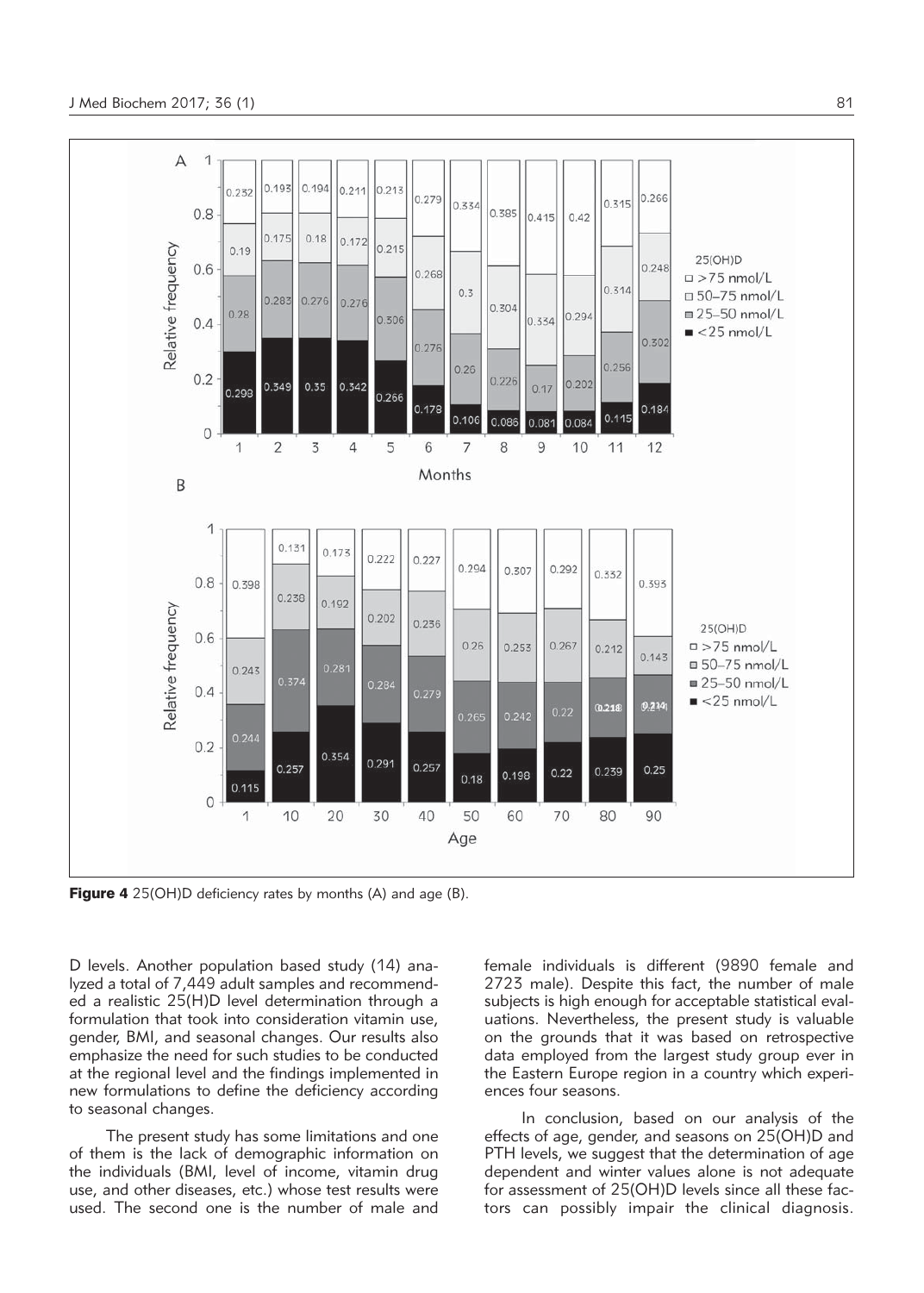

**Figure 5** Relation between PTH and 25(OH)D levels.

#### **References**

- 1. Holick MF. The D-Lightful Vitamin D for Health. J Med Biochem 2013: 32: 1–10.
- 2. Guessous I. Role of Vitamin D deficiency in extraskeletal complications: predictor of health outcome or marker of health status? Biomed Res Int 2015; 2015: 563403.
- 3. Deng X, Song Y, Manson JE, Signorello LB, Zhang SM, Shrubsole MJ, Ness RM, Seidner DL, Dai Q. Magnesium, vitamin D status and mortality: results from US National Health and Nutrition Examination Survey (NHANES) 2001 to 2006 and NHANES III. BMC Med 2013; 11: 187.
- 4. Holick MF. Vitamin D: important for prevention of osteoporosis, cardiovascular heart disease, type 1 diabetes, autoimmune diseases, and some cancers. South Med J 2005; 98: 1024–7.
- 5. Guessous I, Bochud M, Bonny O, Burnier M. Calcium, vitamin D and cardiovascular disease. Kidney Blood Press Res 2011; 34: 404–17.
- 6. Rodriguez M, Martinez-Moreno JM, Rodríguez-Ortiz ME, Muñoz-Castañeda JR, Almaden Y. Vitamin D and vascular calcification in chronic kidney disease. Kidney Blood Press Res 2011; 34: 261–8.
- 7. Penckofer S, Kouba J, Wallis DE, Emanuele MA. Vitamin D and diabetes: let the sunshine in. Diabetes Educ 2008; 34: 939–40.
- 8. Bertone–Johnson ER. Vitamin D and the occurrence of depression: causal association or circumstantial evidence? Nutr Rev 2009; 67: 481–92.
- 9. Holick MF. Vitamin D status: measurement, interpretation, and clinical application. Ann Epidemiol 2009; 19: 73–8.

Therefore, as for the monthly reference intervals, each center may need to optimize their values examining the retrospectively determined data and PTH levels and the changes brought by factors such as age and seasons.

*Acknowledgements:* M.A.S., M.K., F.B.A., M.S., A.C. and I.U. collected data; M.A.S and B.B.C. processed and statistically analyzed data, M.A.S., Z.A.D., and A.O interpreted data and wrote the manuscript; all authors contributed to editing and reviewed the manuscript. The authors declare no competing financial interests.

### Conflict of interest statement

The authors stated that they have no conflicts of interest regarding the publication of this article.

- 10. Kennel KA, Drake MT, Hurley DL. Vitamin D Deficiency in Adults: When to Test and How to Treat. Mayo Clin Proc 2010; 85: 752–8.
- 11. Klingberg E, Oleröd G, Konar J, Petzold M, Hammarsten O. Seasonal variations in serum 25–hydroxy vitamin D levels in a Swedish cohort. Endocrine 2015; 49: 800–8.
- 12. Bozkurt S. Age, Sex, and Seasonal Variations in the Serum Vitamin D3 Levels in a Local Turkish Population. Arch Rheumatol. Turkish League Against Rheumatism; 2014; 29: 14–9.
- 13. Darling AL, Hart KH, Gibbs MA, Gossiel F, Kantermann T, Horton K, Johnsen S, Berry JL, Skene DJ, Eastell R, et al. Greater seasonal cycling of 25-hydroxy vitamin D is associated with increased parathyroid hormone and bone resorption. Osteoporos Int 2014; 25: 933–41.
- 14. Vuistiner P, Rousson V, Henry H, Lescuyer P, Boulat O, Gaspoz J–M, Mooser V, Vollenweider P, Waeber G, Cornuz J, et al. A Population–Based Model to Consider the Effect of Seasonal Variation on Serum 25(OH)D and Vitamin D Status. Biomed Res Int 2015; 168–89.
- 15. Kroll MH, Bi C, Garber CC, Kaufman HW, Liu D, Caston-Balderrama A, Zhang K, Clarke N, Xie M, Reitz RE, et al. Temporal relationship between vitamin D status and parathyroid hormone in the United States. PLoS One. Public Library of Science; 2015; 10: e0118108.
- 16. Enko D, Fridrich L, Rezanka E, Stolba R, Ernst J, Wendler I, Fabian D, Hauptlorenz S, Halwachs-Baumann G. 25 hydroxy-Vitamin D status: limitations in comparison and clinical interpretation of serum-levels across different assay methods. Clin Lab 2014; 60: 1541–50.